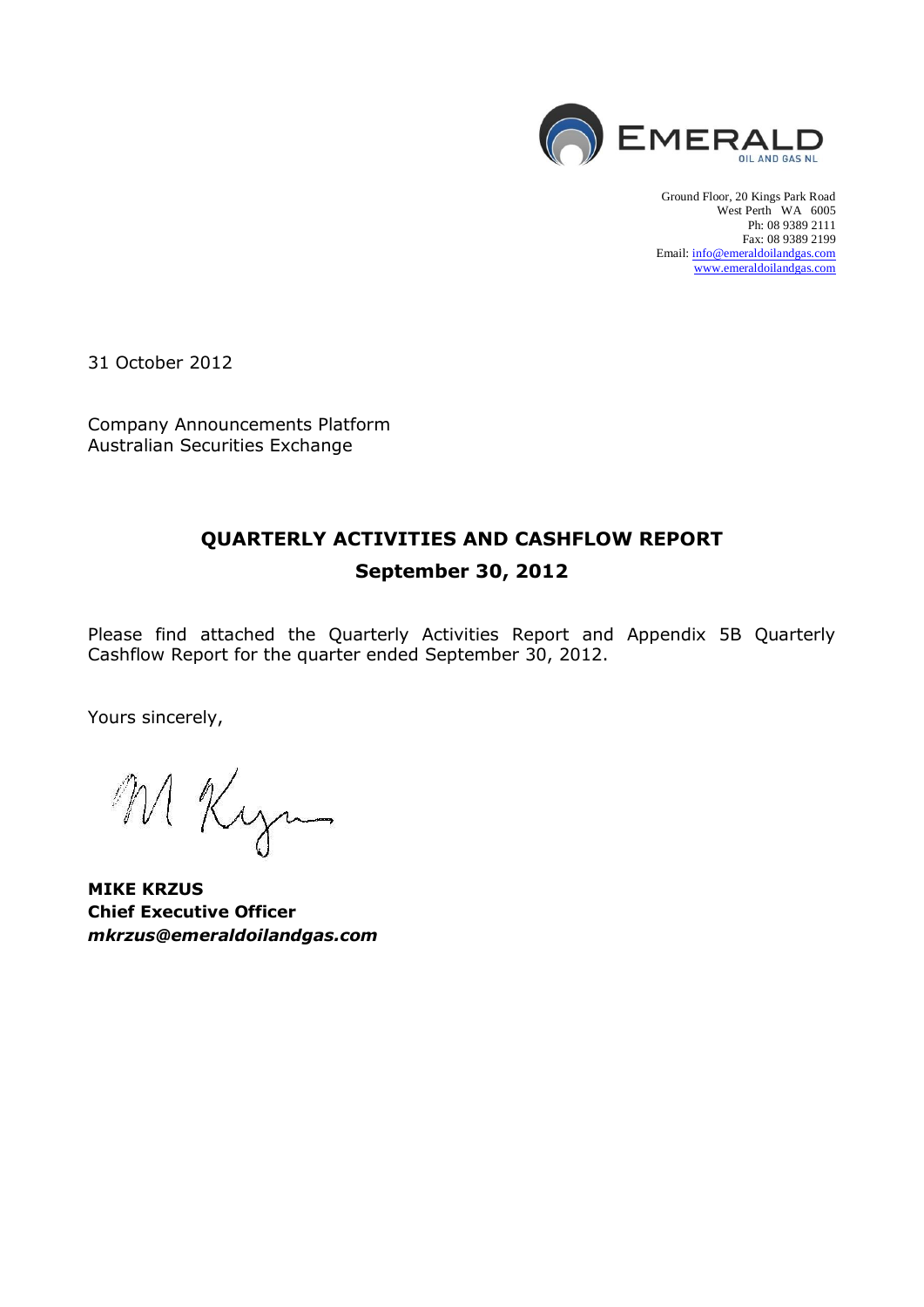

# **ASX Release**

#### **31 October 2012**

#### **EMERALD OIL & GAS NL**

Ground Floor, 20 Kings Park Road West Perth WA 6005 Ph: 08 9389 2111 Fax: 08 9389 2199

Contact:

# **MIKE KRZUS**

Managing Director *[mkrzus@emeraldoilandgas.com](mailto:mkrzus@emeraldoilandgas.com)*

**GRAEME SMITH**

Company Secretary *graeme@dwcorporate.com*

**E-MAIL:** *info@emeraldoilandgas.com*

**WEBSITE:** *[www.emeraldoilandgas.com](http://www.emeraldoilandgas.com/)*

#### **Directors/Officers:**

Jeremy Shervington – Non Exec Chairman Mike Krzus – Managing Director McAndrew Rudisill – Non Exec Director

#### **Issued Capital (30 Oct 12):**

943,651,304 Shares (EMR) 172,600,000 Unlisted options

**Market Capitalisation (30 Oct 12):** Undiluted  $\sim$ \$10.4m (@ 1.1 cents)

**Cash on hand (30 Sept 12)**  $~\sim$ \$2.2m

**ASX Codes:** EMR

# **QUARTERLY ACTIVITIES REPORT FOR THREE MONTHS ENDED 30 September 2012**

# **Highlights**

# **CORPORATE**

- **Transaction completed with Voyager Oil and Gas, a US publicly listed company, to acquire wholly owned US subsidiary Emerald Oil Inc for 11.6 million shares of Voyager Oil & Gas (1.66 million shares after subsequent 7 for 1 reverse split), with \$2.5m cash returned to Emerald under a pre-existing arrangement.**
- **Approximately \$1m cash balance after repaying short term loans, transaction fees and remaining US subsidiary liabilities.**
- **Director responsibilities and management practices re-structured to reflect reduced operational activity.**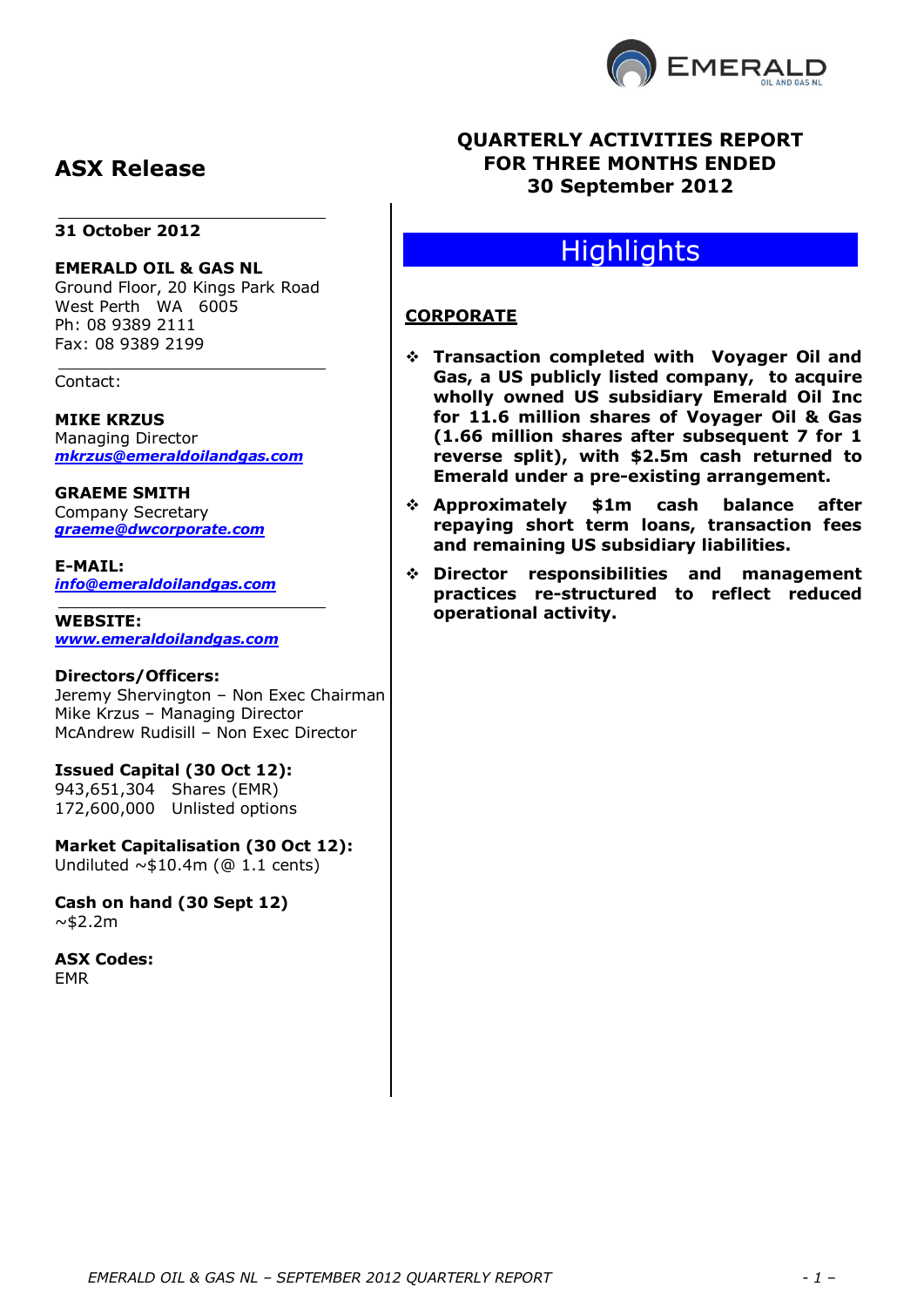# **Projects**

**Appalachian Gas - Magoffin County, Kentucky** *(Emerald 75% Equity Interest in Kentucky Energy Partners LLC)*

### **Highlights:**

 **Discussions ongoing with several parties regarding sour gas processing/gathering infrastructure and potential gas sales arrangements.**

#### **LOCATION**



Emerald's Appalachian gas operations are operated through Kentucky Energy Partners, a company 75% owned by Emerald. KEP currently holds 2,500 lease acres with 29 existing wells potentially capable of gas production, an 8 mile long gas gathering pipeline and gas conditioning/compression facilities.

Compression and small scale sour gas treatment to remove  $H<sub>2</sub>S$  from the gas stream in KEP wells with low levels of H2S currently allows gas production from KEP wells tied into the Beetree pipeline. Gas production is currently approximately 200 Mcfd through KEP's existing facilities. Over 2 MMcfd wellhead production potential has been identified to date from flow tests on KEP wells, but this will require a sour gas plant to bring it to market.

Discussions are ongoing with several parties to provide a sour gas processing and gas gathering infrastructure and to negotiate gas sales terms for KEP's sour gas production.

#### **Canning Basin – Western Australia** *(Emerald 75% Equity Interest in Kentucky Energy Partners LLC)*

#### EP104/R1 (Emerald 14.15% Working Interest; Operator: Buru Energy Ltd)

An airborne gravity gradiometry and magnetic survey was conducted over EP104 during 2011. This will be used to inform decisions regarding future exploration activity and permit renewal/relinquishment in the coming permit year.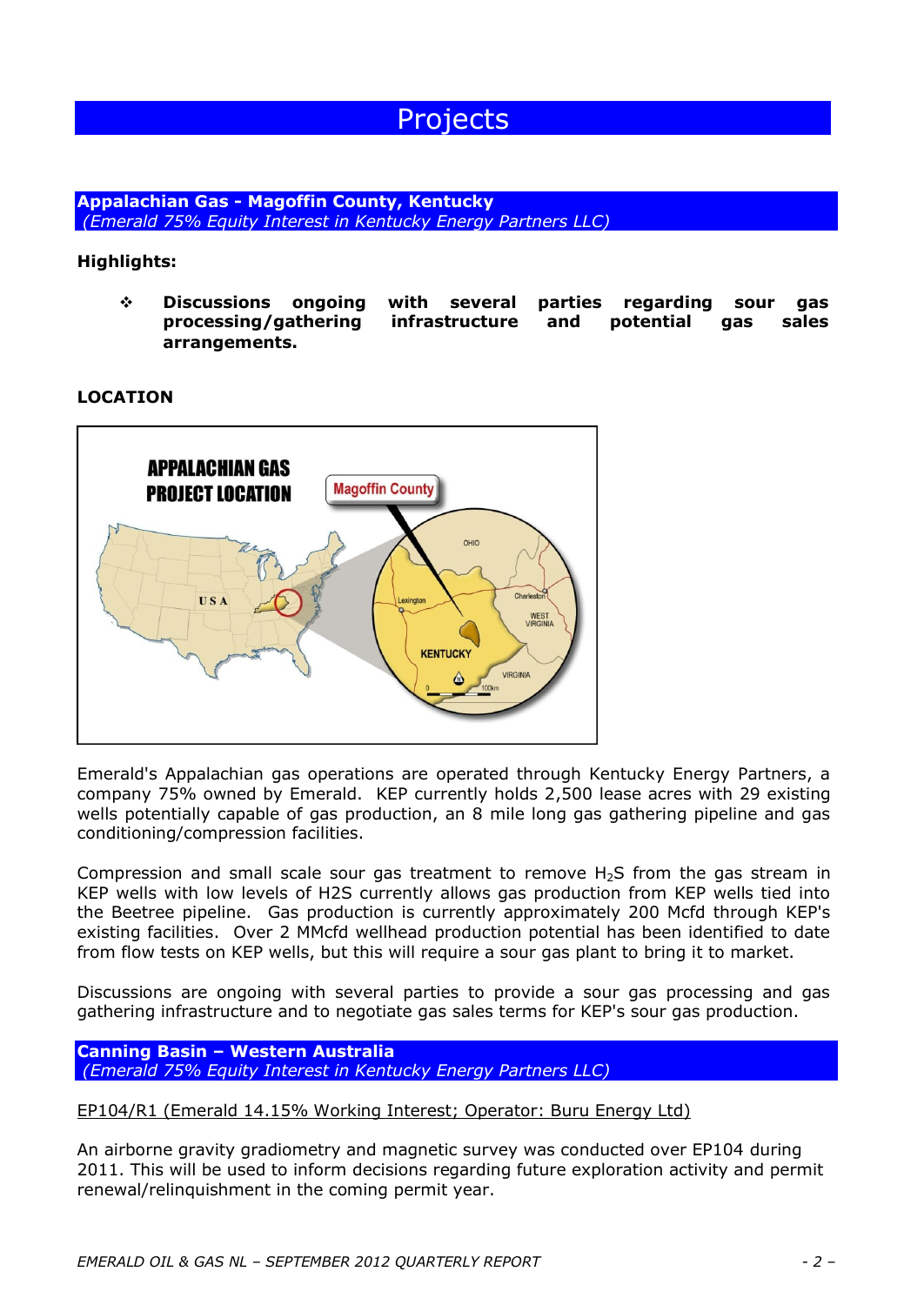### Production Licence L15 (Emerald option to acquire 12.75% Working Interest; Operator Buru Energy Ltd)

Emerald holds an option to farm in to the West Kora Production Licence L15 (two rectangular blocks, 6054 and 6126 containing the West Kora-1 oil discovery) by paying 13% of West Kora #1 work over costs to earn a 12.75% WI. Emerald is awaiting advice from Buru regarding the activity plans to re-establish oil production from West Kora #1.

# **Corporate**

### **Cash Position**

At 30 September 2012 the Group had \$2,240,297 cash on hand.

EMR received \$2.5m in cash owed to Emerald as part of the Voyager transaction under a pre-existing inter-company arrangement between Emerald and its subsidiary company.

Short term loans totalling \$250,000 were raised and subsequently repaid after the reporting period with funds from the \$2.5m cash returned to the Company as part of the Voyager transaction. Other loans and interest totalling \$383,000 were also repaid from the funds received from the Voyager transaction.

Johnson Rice was paid \$658,000 in transaction fees for facilitating the Voyager transaction.

After settling transaction fees, final liabilities attached to the US subsidiary and repaying short term loans, the Company currently has approximately \$1,000,000 in cash and is debt free.

### **Voyager Transaction**

On 9 July 2012, the Group reached agreement with Voyager Oil and Gas Inc. (NYSE MKT: VOG) ("Voyager"), a publicly listed company in the United States, to acquire Emerald Oil Inc. ("Emerald US"), the Company's wholly owned subsidiary, which holds its US shale oil assets. In this transaction, the Company exchanged its 100% interest in Emerald US for 11,635,217 shares in the combined entity. The transaction was subsequently completed on 26 July 2012, with 500,000 shares being held in escrow pending fulfillment of certain conditions. Voyager began conducting business as Emerald Oil, Inc., with the new trading symbol EOX on September 4, 2012. On 23 October, 2012, EOX effected a 1 for 7 reverse split of their common stock. EMR currently holds 1,590,745 EOX shares, post-split, with an additional 71,429 shares in escrow.

Mike Krzus and McAndrew Rudisill accepted roles as CEO and President, respectively, of EOX, and each will serve as a director of EOX. They both remain EMR directors.

EOX assumed the \$17m of debt carried by Emerald prior to the transaction. Emerald will have no further direct funding requirements for ongoing exploration & development of the Dunn County assets in the Williston Basin or Sandwash Niobrara assets in the Green River Basin, both of which would have required significant additional funding to implement their drilling programs.

Emerald exchanged its direct interests in its two US shale assets for a substantial ownership interest in a larger, US listed company with a much deeper and more diverse shale oil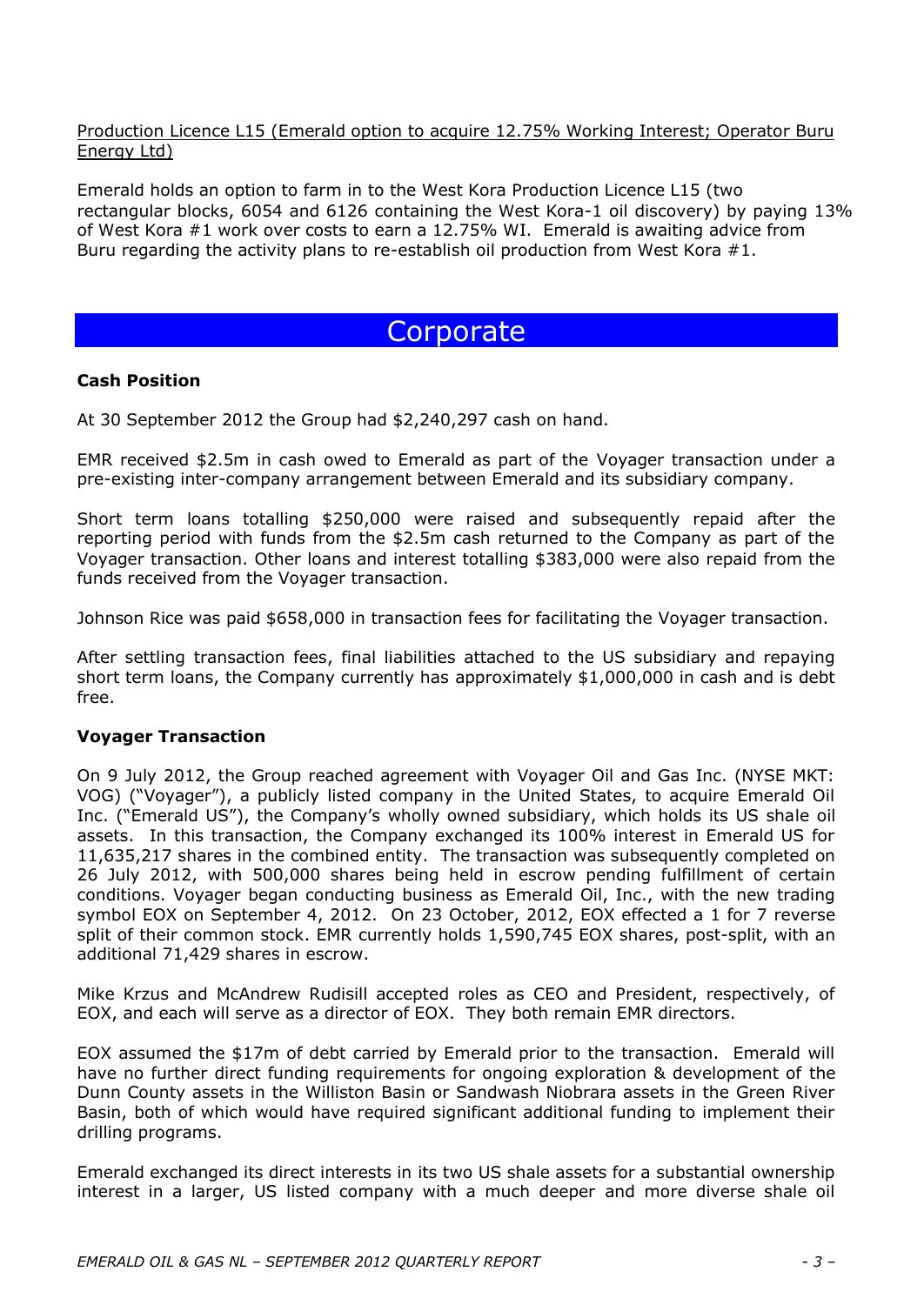portfolio. This changes the risk profile of the Company significantly. Activity plans and consequent outcomes of the drilling and well completion activities in Dunn County and Sandwash Niobrara assets remain unchanged by the transaction and EMR shareholders will still be exposed to these projects through the Company's holding in EOX.

As EOX is a publicly listed US company, ASX reporting for EMR's holding in EOX is limited to restating public announcements issued by EOX under US SEC regulations ("SEC Regulations") and other publicly available information.

EMR remains an active ASX listed company with its main assets being the EOX shareholding, i.e. US shale oil holdings, as was the case before the transaction. The Company will continue to progress its existing oil and gas interests in the US and Australia and is actively seeking other substantial oil and gas opportunities.

Alternatives to optimally extract value from the EOX holding for Emerald shareholders include:

- 1. holding the EOX shares for their value growth potential;
- 2. trading all or a portion of the EOX holding either for cash or in shares as part of a new transaction to re-position EMR, or;
- 3. distributing EOX shares in specie to EMR shareholders

In response to written requests from several substantial EMR shareholders requesting that EOX shares be distributed in specie to EMR shareholders, directors plan to put this proposition to an EMR shareholder vote as soon as practical, provided however, that any EOX share distribution will be subject to compliance with all applicable SEC Regulations, including, among other things, potential registration of any EOX transactions with the United States Securities and Exchange Commission.

#### **Directors and Company Officers**

Nathan Featherby resigned as Director effective 2 August, 2012.

Morgan Barron resigned as Secretary effective 4 September, 2012.

From 4 September 2012, the Board has adjusted the Board and company secretarial functions of the Company to reflect the current status of the Company. In particular, Mr Mike Krzus' duties have been condensed to reflect the Company's reduced operational requirements and to reflect the Company's principal asset being its shareholding in Emerald Oil Inc, which was the subject of the securitization transaction as announced on 11 July 2012. Mr Krzus' remuneration has been adjusted so that he is remunerated as a Non-Executive Director and will be paid a time based fee at a set rate for services over and above those ordinarily expected of a Non-Executive Director from time to time. Company secretarial services are now being provided by DWCorporate since the resignation of Mr Morgan Barron as announced on 4 September 2012.

#### **Public Announcements**

The Company made the following announcements during the quarter and up to the date of this quarterly report:

| <b>Date</b> | <b>Headline</b>                                        |
|-------------|--------------------------------------------------------|
|             | 22/10/2012 Notice of Annual General Meeting/Proxy Form |
|             | 28/09/2012 Full Year Statutory Accounts                |
|             | 28/09/2012 Change in substantial holding               |
|             | 28/09/2012 Change in substantial holding               |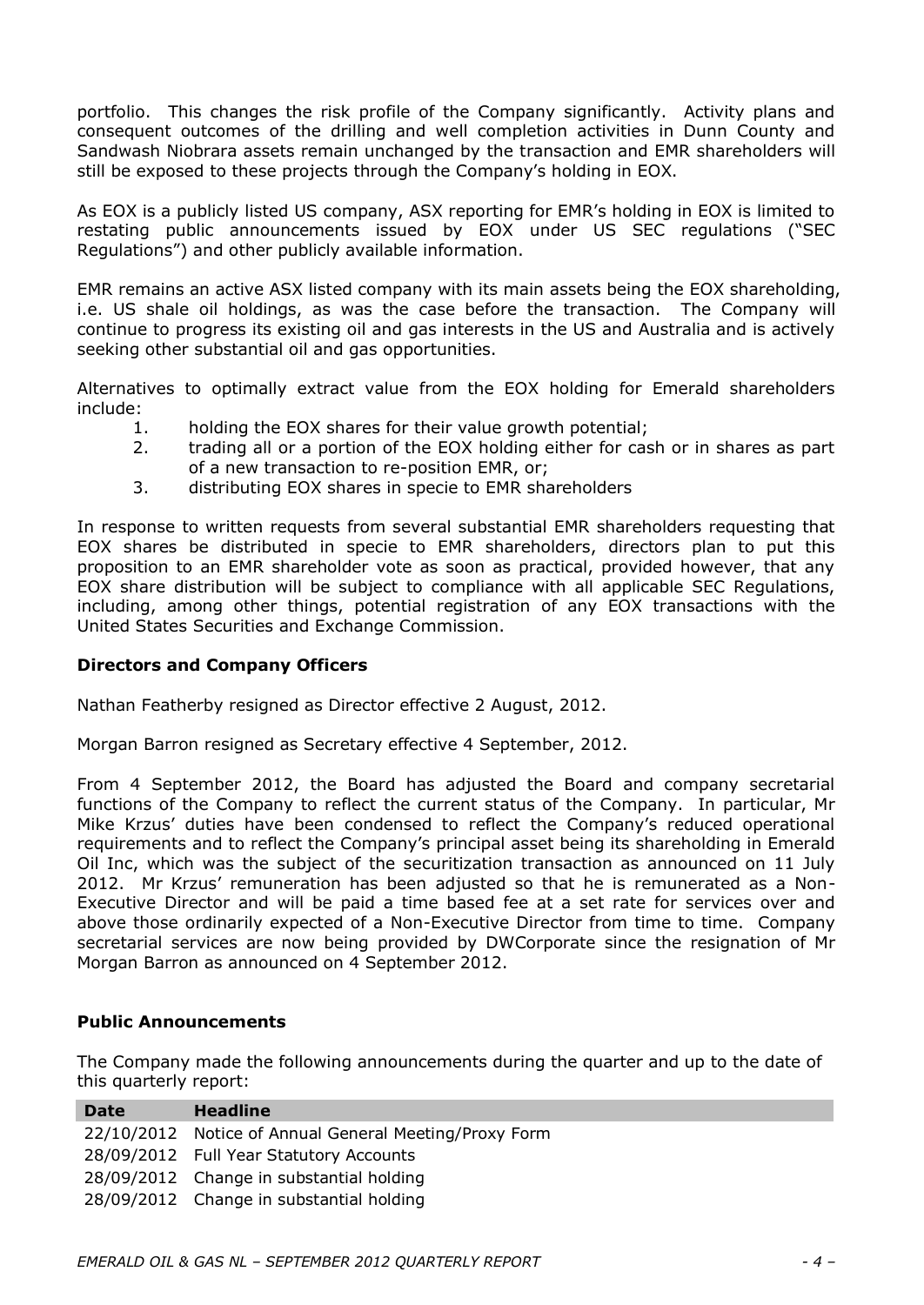27/09/2012 Emerald Oil Inc. - Equity Raising 21/09/2012 Becoming a substantial holder 18/09/2012 Ceasing to be a substantial holder 04/09/2012 Secretary Change and Change of Registered Office 03/09/2012 Expiry of Listed Options and Appendix 3B 17/08/2012 Appendix 3B 15/08/2012 Unsolicited Offer Received and Subsequently Withdrawn 13/08/2012 Trading Halt 02/08/2012 Resignation of Director & Appendix 3Z 30/07/2012 Option Expiry Notice - EMRO 27/07/2012 Quarterly Activities & Cashflow Report

For more information please contact:

#### **MIKE KRZUS Managing Director** Tel: +618 9389 2111 *[mkrzus@emeraldoilandgas.com](mailto:mkrzus@emeraldoilandgas.com)*

#### **About Emerald Oil & Gas NL**

Emerald Oil & Gas NL (ASX: EMR) was listed on the ASX in June 2006. Emerald Oil & Gas NL is a petroleum exploration and production company based in Perth, Australia. The Company's major asset consists of a substantial equity interest in Emerald Oil Inc (NYSE:EOX), an active Williston Basin operating company listed on the New York Stock Exchange. In addition, Emerald holds exploration and production interests in Kentucky, USA and Canning Basin, Western Australia.

*Statements regarding Emerald's plans with respect to its petroleum properties are forward-looking statements. There can be no assurance that Emerald's plans for development of its petroleum properties*  will proceed as currently expected. There can be no assurance that Emerald will be able to confirm the *presence of additional petroleum deposits, that any discovery will prove to be economic or that an oil or gas field will successfully be developed on any of Emerald's petroleum properties.*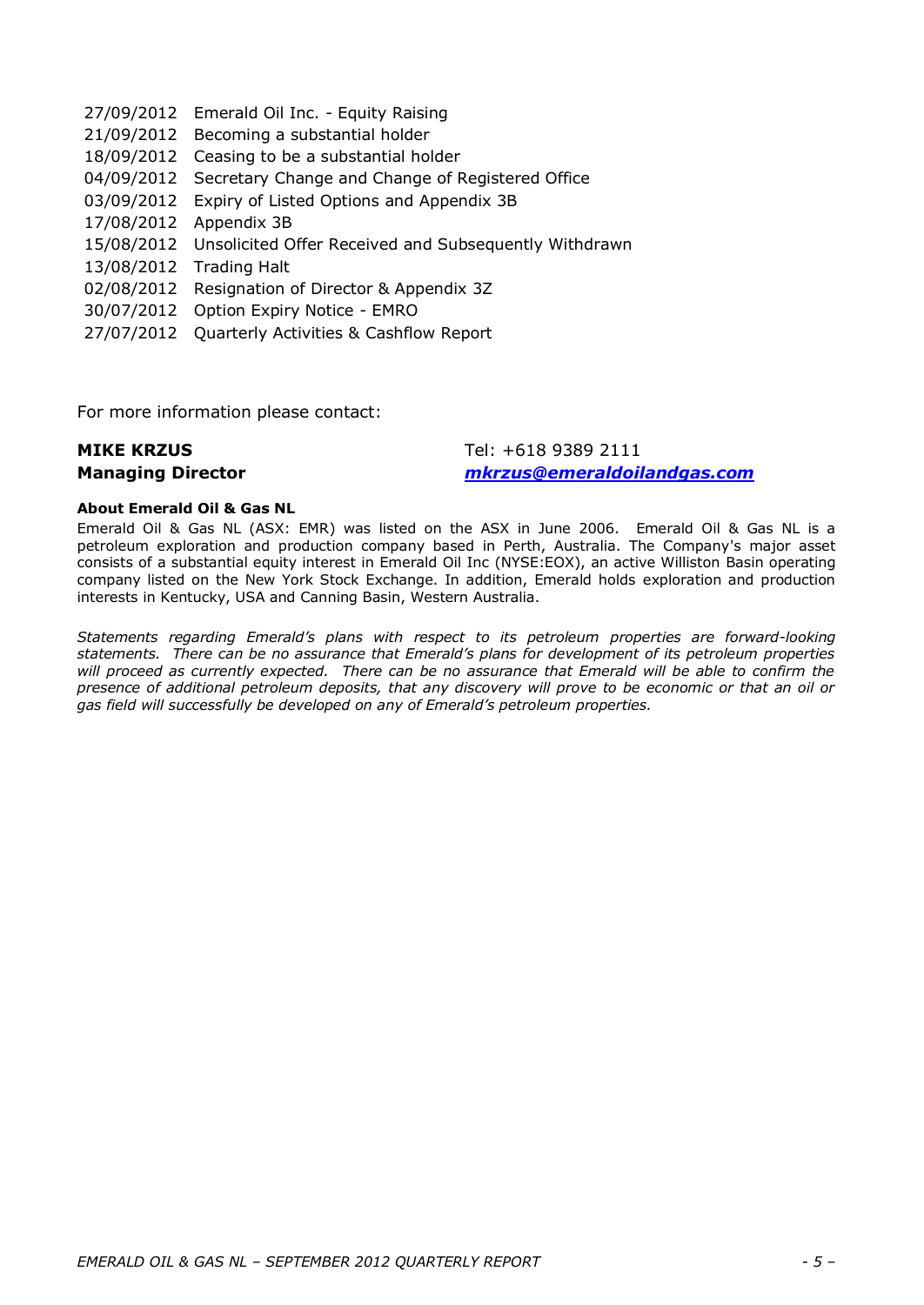# **Appendix 5B**

# **Mining exploration entity quarterly report**

Name of entity Emerald Oil & Gas NL

ABN ABN Cuarter ended ("current quarter") 009 795 046 30 September 2012

# **Consolidated statement of cash flows**

| Cash flows related to operating activities |                                                                                                | Current quarter<br>\$A'000 | Year to date<br>$(3$ months) |  |
|--------------------------------------------|------------------------------------------------------------------------------------------------|----------------------------|------------------------------|--|
|                                            |                                                                                                |                            | \$A'000                      |  |
| 1.1                                        | Receipts from product sales and related<br>debtors                                             | 21                         | 21                           |  |
| 1.2                                        | Payments for:                                                                                  |                            |                              |  |
|                                            | (a) exploration and evaluation<br>(b) development<br>(c) production                            | (65)<br>(52)               | (65)<br>(52)                 |  |
|                                            | (d) administration (including US<br>subsidiary company liabilities)                            | (620)                      | (620)                        |  |
| 1.3                                        | Dividends received                                                                             |                            |                              |  |
| 1.4                                        | Interest and other items of a similar nature                                                   |                            |                              |  |
|                                            | received                                                                                       | 1                          | $\mathbf{1}$                 |  |
| 1.5                                        | Interest and other costs of finance paid                                                       |                            |                              |  |
| 1.6                                        | Income taxes paid                                                                              |                            |                              |  |
| 1.7                                        | Other (provide details if material)                                                            |                            |                              |  |
|                                            | US legal expenses<br>$\sim$                                                                    | (307)                      | (307)                        |  |
|                                            | <b>Net Operating Cash Flows</b>                                                                | (1,022)                    | (1,022)                      |  |
|                                            | investing<br>flows<br>related<br>Cash<br>to<br>activities                                      |                            |                              |  |
| 1.8                                        | Payment for purchases of:<br>(a) prospects<br>(b) equity investments<br>(c) other fixed assets |                            |                              |  |
| 1.9                                        | Proceeds from sale of:<br>(a) prospects<br>(b) equity investments<br>(c) other fixed assets    |                            |                              |  |
| 1.10                                       | Loans to other entities                                                                        |                            |                              |  |
| 1.11                                       | Loans repaid by other entities                                                                 |                            |                              |  |
| 1.12                                       | Other (provide details if material)                                                            |                            |                              |  |
|                                            | <b>Net investing cash flows</b>                                                                |                            |                              |  |
| 1.13                                       | Total operating and investing cash flows<br>(carried forward)                                  | (1,022)                    | (1,022)                      |  |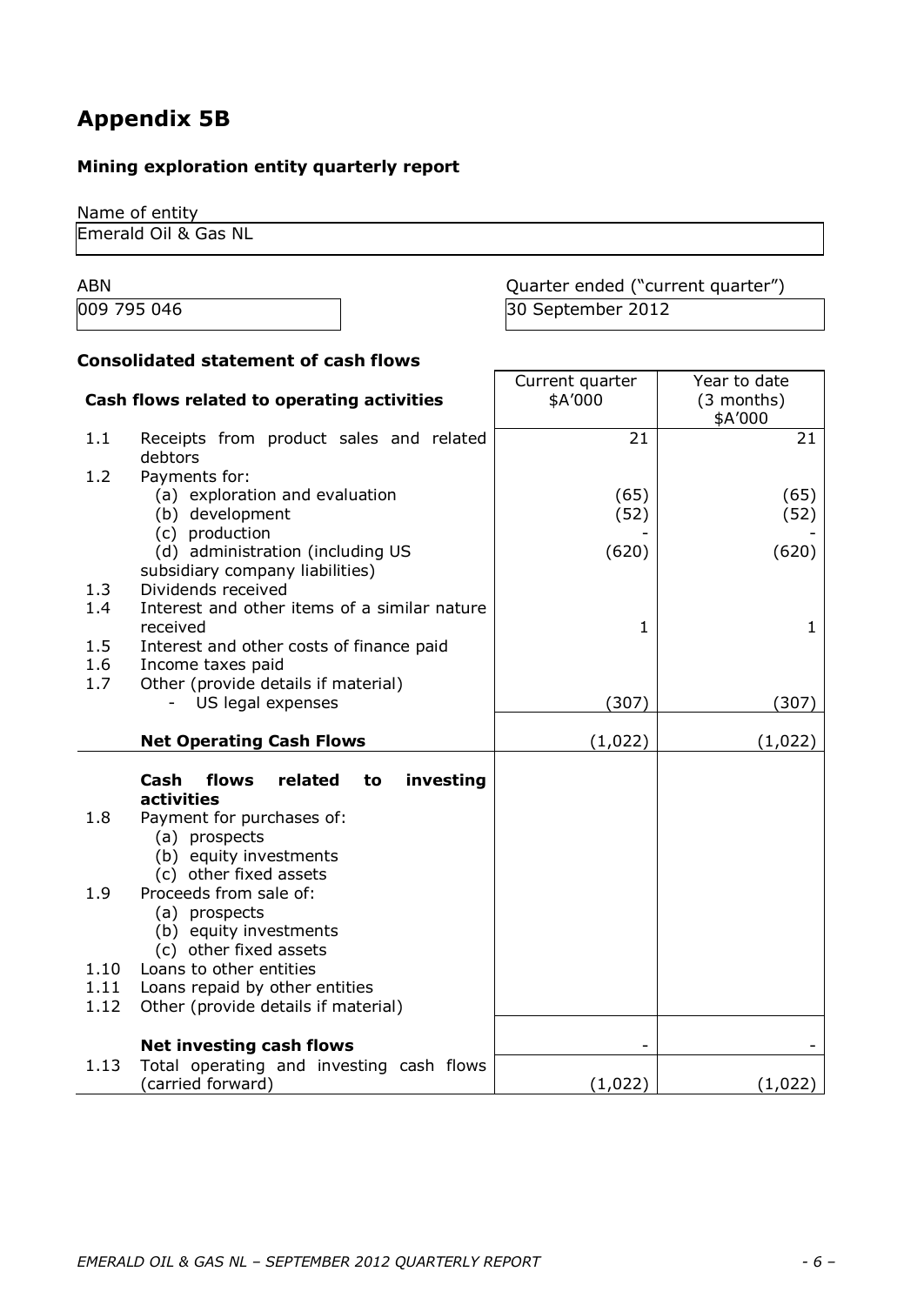| 1.13 | Total operating and investing cash flows<br>(brought forward) | (1,022) | (1,022) |
|------|---------------------------------------------------------------|---------|---------|
|      |                                                               |         |         |
|      | related<br>Cash<br>financing<br>flows<br>to                   |         |         |
|      | activities                                                    |         |         |
| 1.14 | Proceeds from issues of shares, options,                      |         |         |
|      | etc.                                                          |         |         |
| 1.15 | Proceeds from sale of forfeited shares                        |         |         |
| 1.16 | Proceeds from transactions                                    | 2,450   | 2,450   |
| 1.17 | Repayment of borrowings                                       |         |         |
| 1.18 | Dividends paid                                                |         |         |
| 1.19 | Other - Capital Raising Costs                                 |         |         |
| 1.20 | Other - Short term loans                                      | 250     | 250     |
|      | <b>Net financing cash flows</b>                               | 2,701   | 2,701   |
|      |                                                               |         |         |
|      | Net increase (decrease) in cash held                          | 1,679   | 1,679   |
| 1.20 | Cash at beginning of quarter/year to date                     | 566     | 566     |
| 1.21 | Exchange rate adjustments to item 1.20                        | (4)     | (4)     |
| 1.22 | Cash at end of quarter                                        | 2,241   | 2,241   |

**Payments to directors of the entity and associates of the directors Payments to related entities of the entity and associates of the related entities**

|      |                                                                       | Current quarter<br>\$A'000 |
|------|-----------------------------------------------------------------------|----------------------------|
| 1.23 | Aggregate amount of payments to the parties included in<br>item $1.2$ | 73                         |
| 1.24 | Aggregate amount of loans to the parties included in item<br>1.10     | Nil                        |

1.25 Explanation necessary for an understanding of the transactions The amount above includes payments to directors and to companies associated with Mike Krzus, Jeremy Shervington, Nathan Featherby and McAndrew Rudisill for this quarter.

Payments to Jeremy Shervington Legal Practice relate to the provision of legal services on commercial terms.

### **Non-cash financing and investing activities**

- 2.1 Details of financing and investing transactions which have had a material effect on consolidated assets and liabilities but did not involve cash flows
- 2.2 Details of outlays made by other entities to establish or increase their share in projects in which the reporting entity has an interest

N/A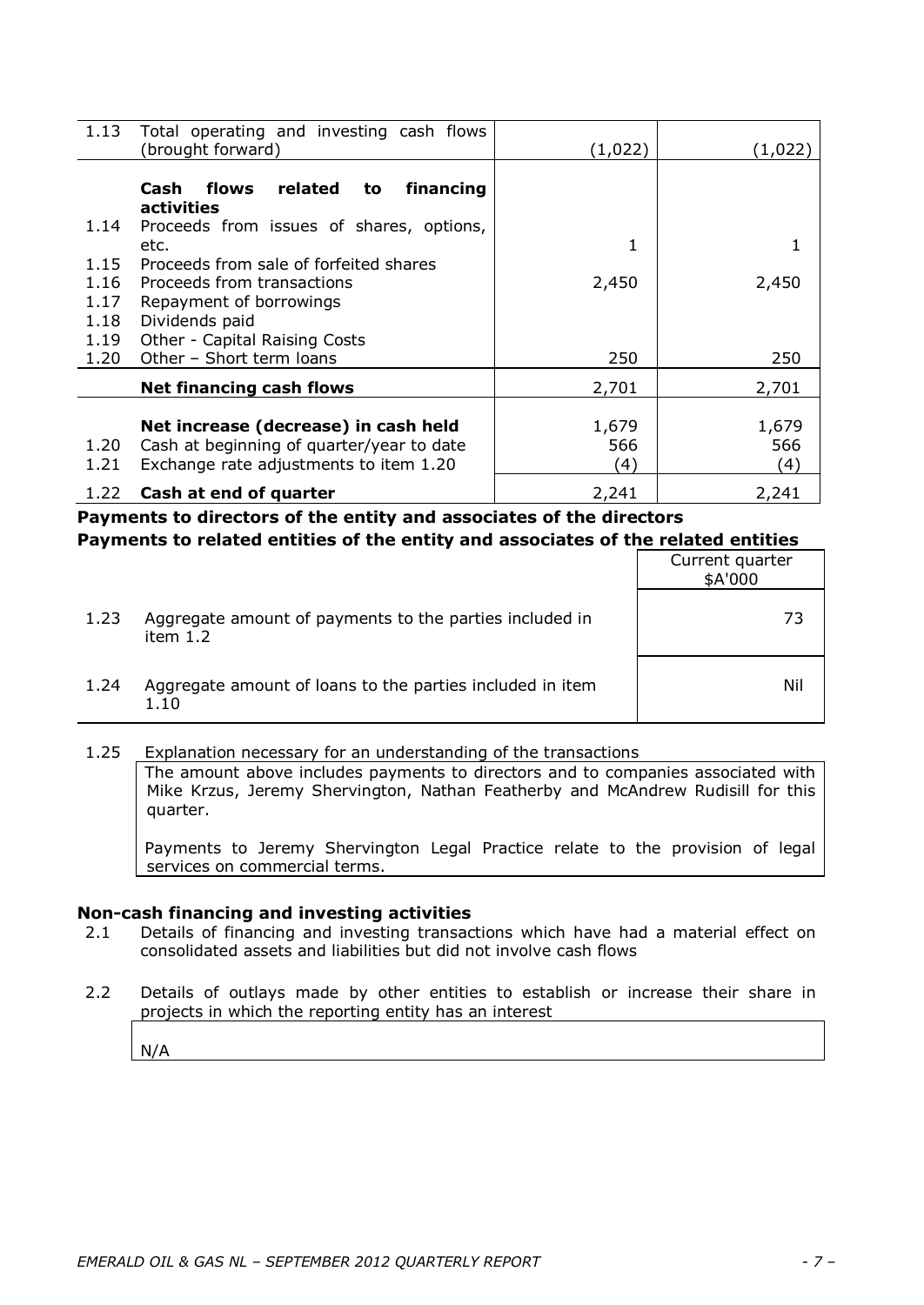### **Financing facilities available**

*Add notes as necessary for an understanding of the position.*

|     |                             | Amount available<br>\$A'000 | Amount used<br>\$A'000 |
|-----|-----------------------------|-----------------------------|------------------------|
| 3.1 | Loan facilities             |                             | -                      |
| 3.2 | Credit standby arrangements |                             | -                      |

# **Estimated cash outflows for next quarter**

|     |                                        | \$A'000 |  |
|-----|----------------------------------------|---------|--|
| 4.1 | Exploration and evaluation             |         |  |
| 4.2 | Development                            |         |  |
| 4.3 | Production                             | 27      |  |
| 4.4 | Administration & Company dealing costs | 750     |  |
| 4.5 | Repayment of loans                     | 646     |  |
|     |                                        | 1,423   |  |
|     | Total                                  |         |  |

# **Reconciliation of cash**

| Reconciliation of cash at the end of the quarter (as<br>shown in the consolidated statement of cash flows)<br>to the related items in the accounts is as follows. |                                                  | Current quarter<br>\$A'000 | Previous quarter<br>\$A'000 |
|-------------------------------------------------------------------------------------------------------------------------------------------------------------------|--------------------------------------------------|----------------------------|-----------------------------|
| 5.1                                                                                                                                                               | Cash on hand and at bank                         | 2,241                      | 566                         |
| 5.2                                                                                                                                                               | Deposits at call                                 |                            |                             |
| 5.3                                                                                                                                                               | Bank overdraft                                   |                            |                             |
| 5.4                                                                                                                                                               | Other (provide details)                          |                            |                             |
|                                                                                                                                                                   | <b>Total: cash at end of quarter</b> (item 1.22) | 2,241                      | 566                         |

## **Changes in interests in mining tenements**

|     |                                                                     | Tenement<br>reference | Nature of<br>interest<br>(note (2)) | Interest at<br>beginning of<br>quarter | Interest at<br>end of<br>quarter |
|-----|---------------------------------------------------------------------|-----------------------|-------------------------------------|----------------------------------------|----------------------------------|
| 6.1 | Interests in mining<br>tenements relinquished,<br>reduced or lapsed |                       |                                     |                                        |                                  |
| 6.2 | Interests in mining<br>tenements acquired or<br>increased           |                       |                                     |                                        |                                  |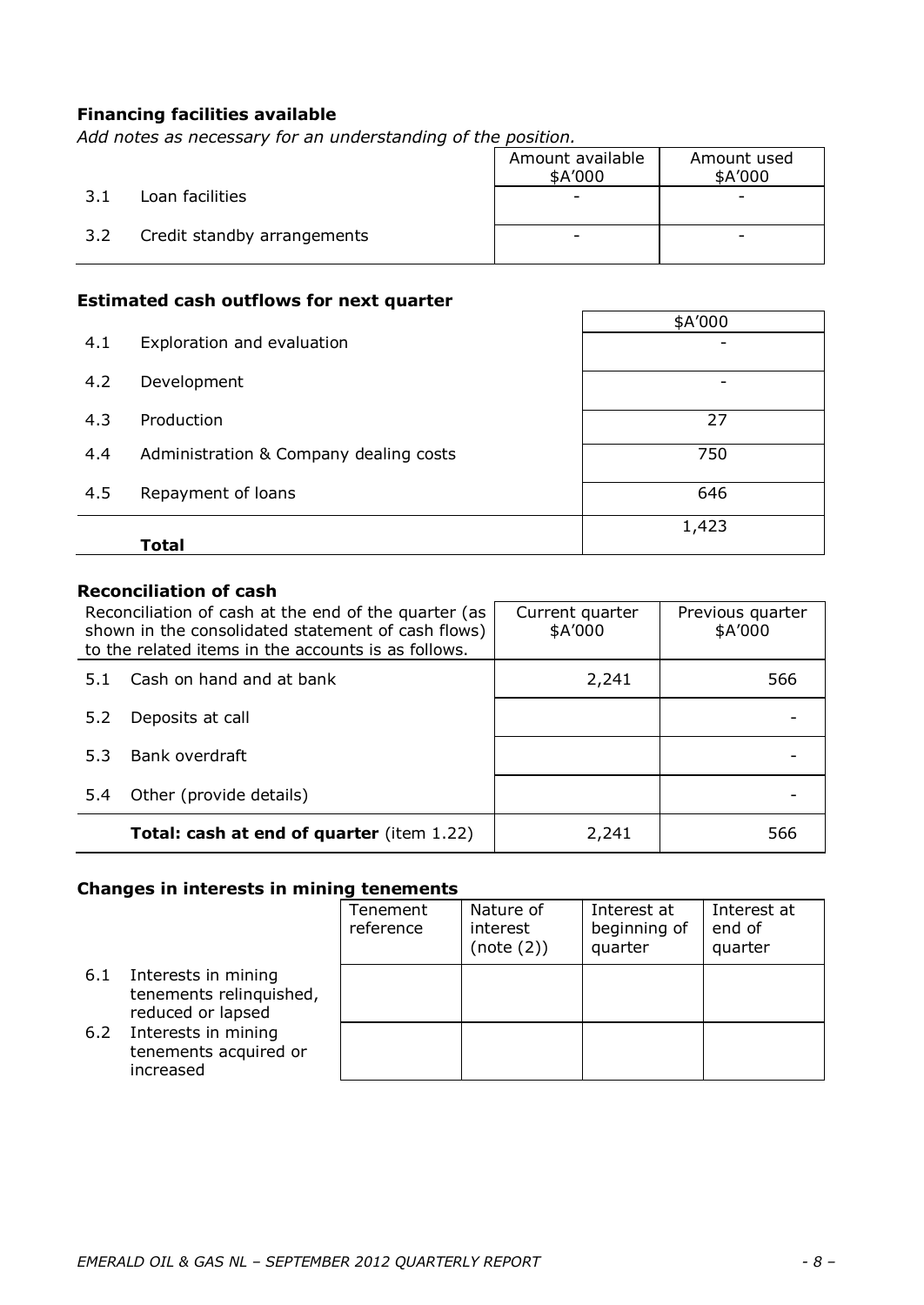# **Issued and quoted securities at end of current quarter**

*Description includes rate of interest and any redemption or conversion rights together with prices and dates.*

|      |                                                                                                                                         | Total number             | Number<br>quoted | Issue price<br>per security<br>(cents)   | Amount paid<br>up per<br>security<br>(cents) |
|------|-----------------------------------------------------------------------------------------------------------------------------------------|--------------------------|------------------|------------------------------------------|----------------------------------------------|
| 7.1  | Preference <sup>+</sup> securities<br>(description)                                                                                     |                          |                  |                                          |                                              |
| 7.2  | Changes during quarter<br>(a) Increases through<br>issues<br>(b) Decreases through<br>returns of capital, buy-<br>backs, redemptions    |                          |                  |                                          |                                              |
| 7.3  | +Ordinary securities                                                                                                                    | 943,651,304              | 943,651,304      |                                          |                                              |
| 7.4  | Changes during quarter<br>(a) Increases through<br>issues                                                                               | 44,849,635               | 44,849,635       | Shares in lieu<br>of fees at 1.7<br>cent |                                              |
|      | (b) Increases through<br>conversion of options<br>(c) Release from escrow<br>(d) Decreases through<br>returns of capital, buy-<br>backs | 11,388                   |                  | 5 cent                                   |                                              |
| 7.5  | <sup>+</sup> Convertible debt<br>securities (description)                                                                               |                          |                  |                                          |                                              |
| 7.6  | Changes during quarter<br>(a) Increases through<br>issues<br>(b) Decreases through<br>securities matured,<br>converted                  |                          |                  |                                          |                                              |
| 7.7  | <b>Options</b> (description and                                                                                                         |                          |                  | Exercise price                           | Expiry date                                  |
|      | conversion factor)                                                                                                                      | 5,000,000<br>117,600,000 | -                | \$0.10<br>\$0.05                         | 31/03/14<br>30/04/14                         |
|      |                                                                                                                                         | 50,000,000               |                  | \$0.05                                   | 28/06/14                                     |
| 7.8  | Issued during quarter                                                                                                                   |                          |                  |                                          |                                              |
| 7.9  | Exercised during quarter                                                                                                                |                          |                  |                                          |                                              |
| 7.10 | Expired during quarter                                                                                                                  | 78,744,568               |                  | \$0.05                                   | 31/08/12                                     |
| 7.11 | <b>Debentures</b><br>(totals only)                                                                                                      |                          |                  |                                          |                                              |
| 7.12 | <b>Unsecured notes (totals</b><br>only)                                                                                                 |                          |                  |                                          |                                              |